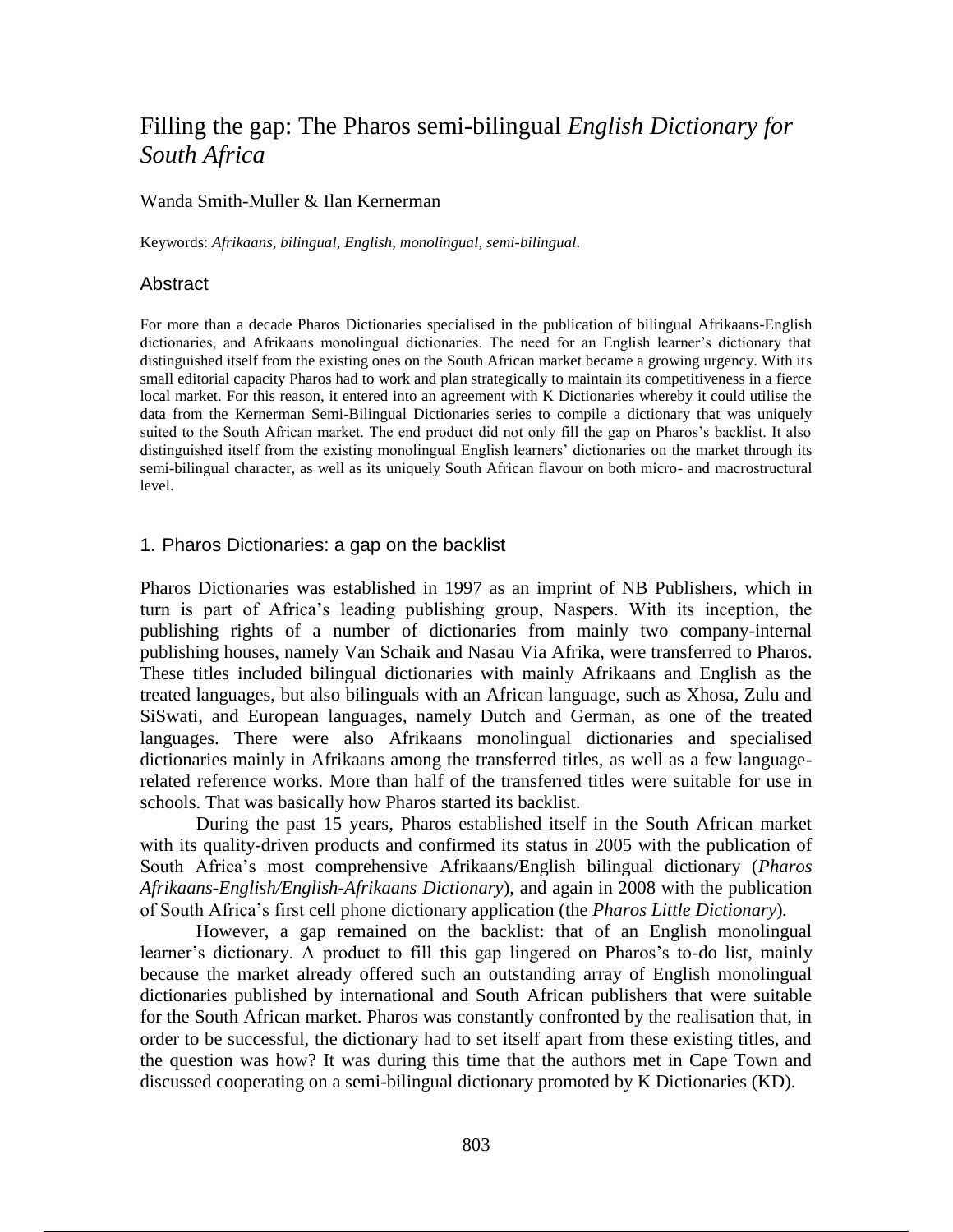#### 2. The semi-bilingual dictionary

The semi-bilingual dictionary (SBD) for foreign language learners was launched by Ari (Lionel) Kernerman for Israeli learners of English a quarter century ago. An edition for speakers of Hebrew appeared in 1986 (OSDHS), and one for Arabic speakers followed in 1987 (HEDSA). Many other language versions were published by various publishers worldwide since then, including a wide range of digital applications.

The main concept of the SBD is combining a pedagogical dictionary core of the target language along with brief translations in the learner's native language. Each sense of the entry comprises a definition and example(s) of usage in the L2, as in a monolingual learner's dictionary (MLD), which are complemented by an L1 equivalent of the meaning. The aim is to encourage the learner to first read the L2 information before reaching the translation, to enhance full immersion in the target language as advocated by the Direct Method. The translation offers psychological reassurance to the learner, as it helps to confirm understanding of the L2 meaning, clarify partial or no understanding, or rectify cases of misunderstanding (cf. Reif 1987).

Since in its early days the SBD tended to rely on existing English MLDs, it has often been referred to as a *bilingualised* dictionary (Nakamoto 1994). Its concept had an active role in undermining the taboo imposed by the MLD on applying the learner's mother tongue as an integral part of the foreign language learning process. Over the years new SBDs and other types of bilingual learners' dictionaries were developed taking into consideration the to-be-added translation, thus creating a more balanced equilibrium between the learner's language and the target language (cf. Adamska-Sałaciak 2005, Back 2005, Worsch 2005).

The SBD attempted to be a *learner-friendly* dictionary. For example, it was the first to uncrowd entries in print dictionaries by starting each sense on a new paragraph; it focused on smaller-size vocabulary arguing that the majority of learners are intermediatelevel rather than advanced ones and do not require (or refer to) so much information; or, it added an L1-L2 index to enable learners to use the dictionary for production purposes. In addition, it enabled the editors of local language versions to modify the English entry as may be appropriate to better suit it to the subtleties of the learner's mother tongue (Coleman 1998). For markets with higher awareness of gender discrimination it revised the examples in equal parts between female and male references. For others it introduced new entries for words on the local ministry of education's curriculum or to better cater for specific cultural emphasis of those users.

The publication of the Afrikaans version marks a new dimension in this evolution, by adapting the entries to the particularities of the English language in South Africa.

#### 3. Changes implemented to the existing dictionary

Besides filling the gap on Pharos's backlist, the focus of this project remained the compilation of an English learner's dictionary that displayed a truly South African character and thus creating a product that distinguished itself from the available English dictionaries on the local market. In order to realise this objective, changes were made to KD's existing learner's dictionary core on both micro- and macrostructural level.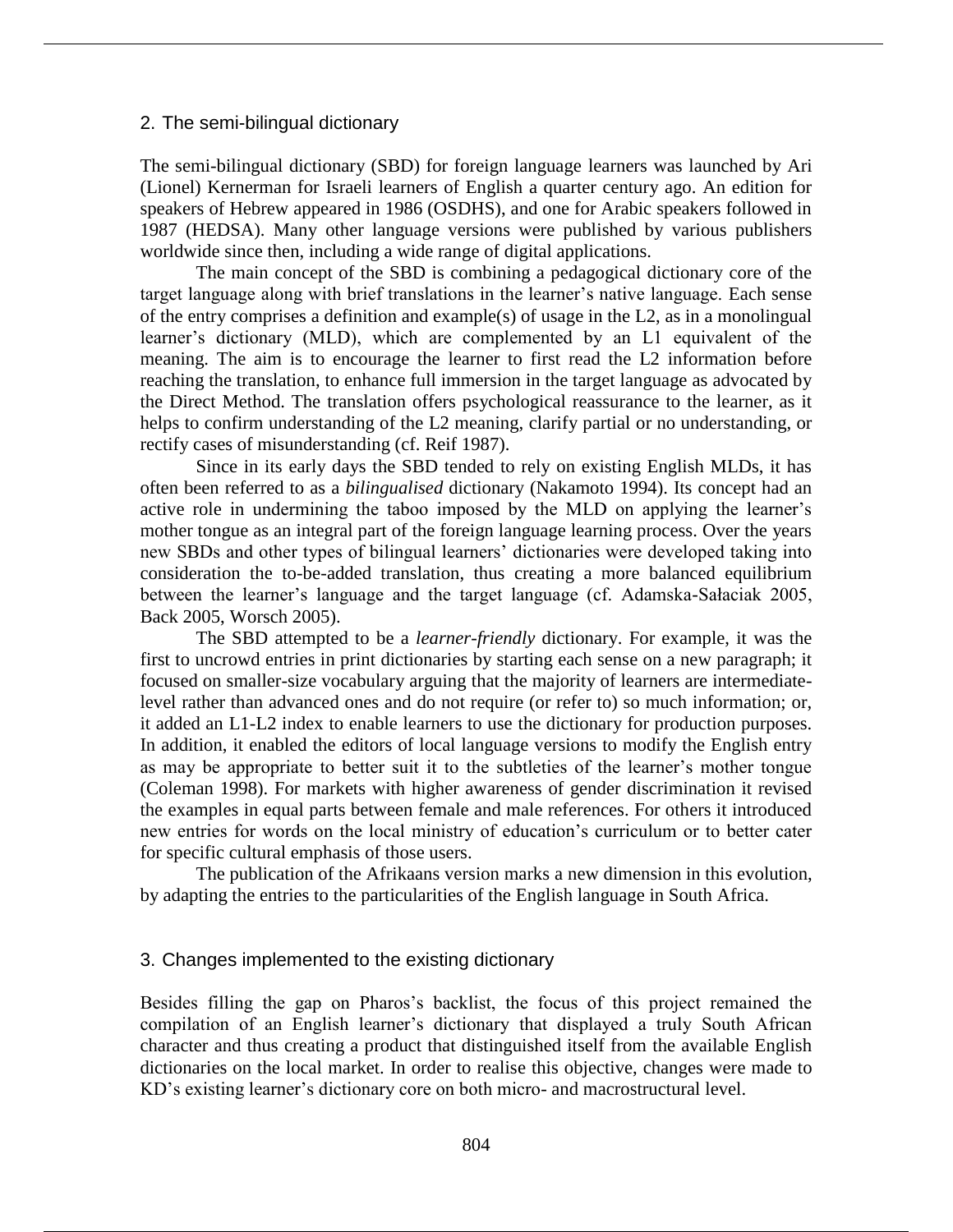#### 3.1 *Macrostructural changes*

Changes to the macrostrucure of the existing dictionary had to be treated with caution and managed carefully. Whole existing entries could not be deleted randomly: the main reason being that the XML-formatted data included sound files and links that were part of the electronic version (CD-ROM) of the dictionary that was developed simultaneously. However, Pharos added almost 300 South African English headwords, and embedded phrases and expressions to the existing macrostructure. These included entries such as *be jacked up, muti, Nkosi Sikelel' iAfrika* (SA's national anthem: lit. 'God bless Africa' in Xhosa), *now-now, ruggerbugger* and *Zola Budd* to name but a few. Entries for South African English words were treated similar to the example of the entry **Zola Budd** here provided:

(1) **Zo•la Budd** [zəʊlə bʌd] *noun* (*South African, informal*) a minibus taxi: *My 40*‐*minute ride in a battered old*  Zola Budd cost me a mere R4,50! □ Zola Budd, minibustaxi

#### 3.2 *Microstructural changes*

All Pharos's dictionaries that have been newly compiled or updated since 2005 display the syllabification and primary stress of each headword and its derivatives explicitly, and the aim was to maintain this feature in this dictionary. Therefore, the existing document type definition (DTD) of the dictionary had to be adapted to include a display field for this purpose. A drop-down menu was developed from which the lexicographer could choose syllabification or primary stress to be added to the entry word. In addition, Pharos provided KD with a marked-up list of those headwords for which syllabification and primary stress already existed in other Pharos dictionaries. KD matched those words with their entries in the existing data and returned a new set of data in which the syllabification and primary stress for about 80% of the entry words were embedded in the display field.

A substantial change involved the Afrikaans translations. Although the original data we received from KD already included one Afrikaans translation per sense, Pharos decided to discard these translations altogether and start anew. One of the reasons was to approach the presentation of the Afrikaans translations in such a way that a native speaker of English (and not only a native speaker of Afrikaans) could equally benefit from the use of the dictionary. In each case, we offered a translation for the defined sense of the entry word. In cases where this translation was not suitable in the context of the illustrative sentence that followed the definition, we offered one or more suitable translations for the entry word used in the specific context(s). Translations that were interchangeable were separated by commas and those that were not interchangeable by a semicolon. Example 2 illustrates the use of these punctuation marks: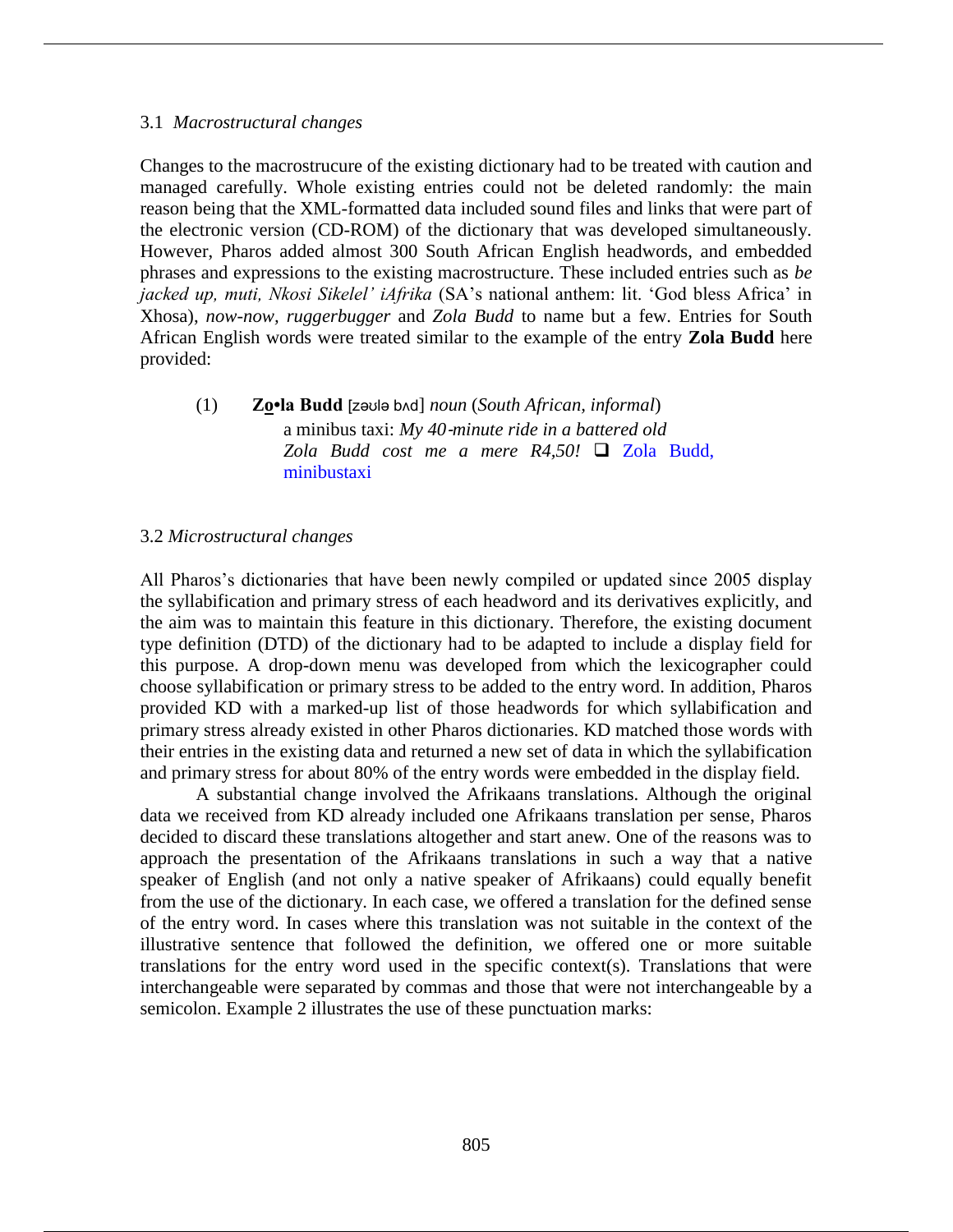(2) **both•er** [ˈboðə(r)] *verb* to annoy or worry: *The noise bothered the old man.*  $\Box$  pla, hinder  $\bullet$  *noun* […]  $\bullet$  something or someone that causes bother: *What a bother all this is!*  $\Box$  *(iets)* las; *(iemand)* laspos

In the example above, the two Afrikaans translations 'pla' and 'hinder' for the verb 'bother' are separated by a comma and are thus interchangeable within the context of the illustrative sentence. Two translations are given for the noun 'bother', namely '*(iets)* las' and '*(iemand)* laspos'. The bracketed, italicised information [*(iets)*, *(iemand)*] gives context guidance and follows the pattern of the 'something' (i.e. 'iets') and 'someone' (i.e. 'iemand') contained in the definition. These two translations are separated by a semicolon, which implies that they are not interchangeable in the given illustrative sentence. The illustrative sentence demonstrates the use of the headword in its sense: '*something* that causes bother' (i.e. 'iets'). In this instance, the first translation 'las' will be suitable for the context. The second translation 'laspos' will be suitable if the context applies to '*someone* that causes bother' (i.e. 'iemand'). The use of a colon and semicolon is clearly explained in the usage guidelines that are included as part of the front matter of the dictionary in both Afrikaans and English.

Another microstructural change that was implemented to make this dictionary especially suited to the South African market, involved the preference to the *-ise* spelling of a verb and the *-isation* spelling of a noun to their *-ize* and *-ization* spelling. The *-ize* and *-ization* spellings were treated as variant forms of the headword, as shown in example (3). In similar vain, we added the optional [r] to the phonetic transcription of those words that can be pronounced in South African English with or without an *r* at the word end [see example (4)].

- (3) **fa•mil•iar•ise, fa•mil•iar•ize** *verb* (*with* **with**) to make something well known to (someone): *You must familiarise yourself with the rules.*   $\Box$  (jou) vertroud maak **fa•mil•iar•i•sa•tion, fa•mil•iar•i•za•tion** *noun*  $\Box$  die vertroud maak, die vertroud raak
- (4) **lac•quer** [ˈlӕkə(r)] *noun* a type of varnish: *He painted the iron table with black lacquer.*  $\Box$  lak(vernis)

Furthermore, in order to establish a South African familiarity for the user, all references to non-South African concepts, such as references to monetary units, measure of capacity, linear measure, unit of weight, reference to places and people were changed to reflect its South African equivalent or equal. Examples (5)-(8) reflect such modifications as compared with the original English entries.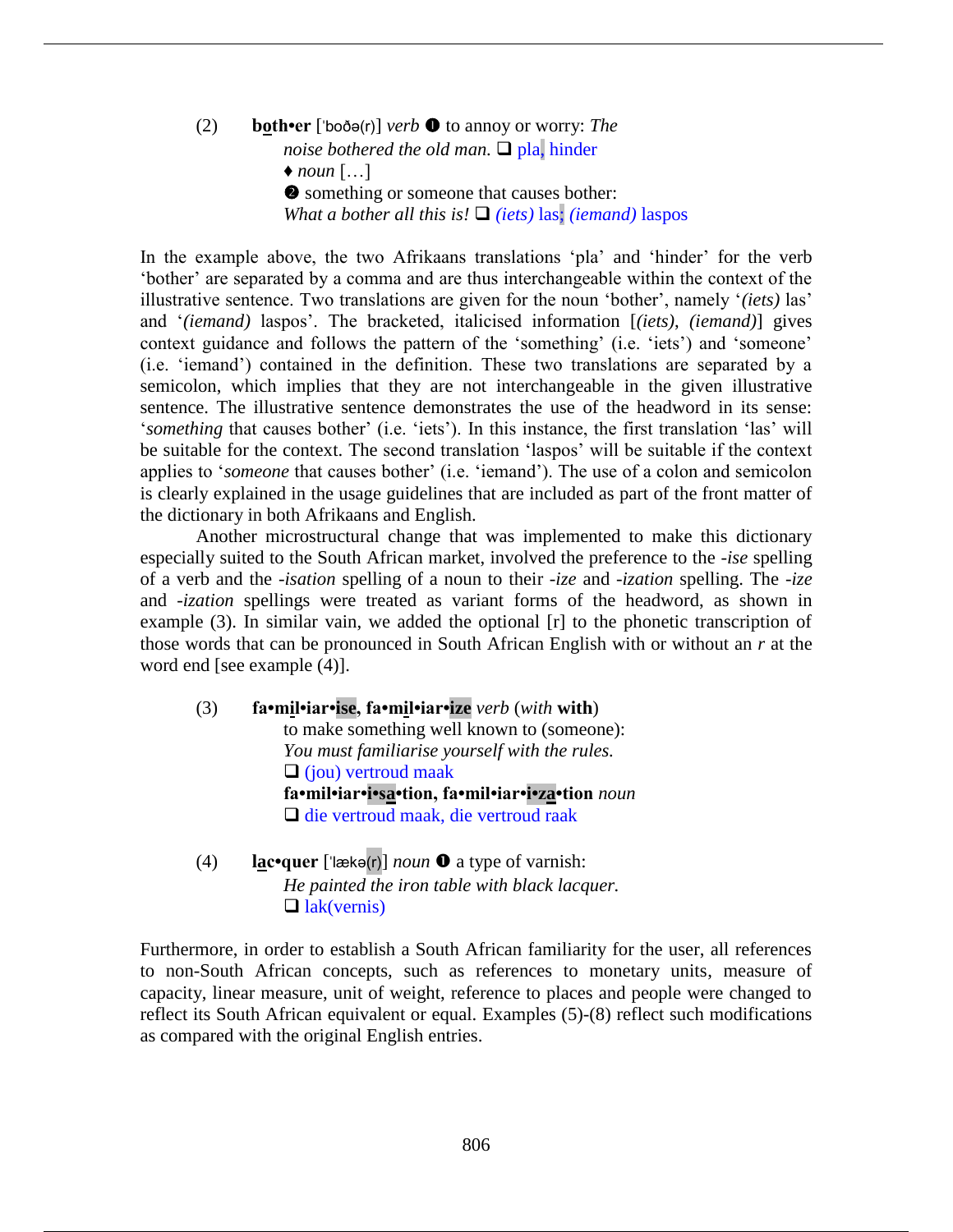- (5) **for** [foː(r)] *preposition* […]
	- $\bullet$  in return; as payment: *He paid R20 for his ticket.*
	- $\bullet$  in return; as payment: *He paid \$2 for his ticket.*
- (6) **it** [it] *pronoun*  $\bullet$  [...] *He decided to run a kilometre every morning but he couldn't keep it up. He decided to run a mile every morning but he couldn't keep it up.*
- $(7)$  **land** [lænd]  $\left[ \ldots \right]$  *verb*  $\mathbf{0}$   $\left[ \ldots \right]$ *She fell three metres, but landed without injury. She fell twenty feet, but landed without injury.*
- (8) **of** [ $\infty$ ] *preposition* [...]  $\bullet$  [...]: *within five kilometres of Cape Town;*[…] *within five miles of London;*[…]

# 4. Distinguishing features

Pharos had more in mind with this title than merely filling the gap on its backlist. A product was needed that would distinguish itself from the existing ones on the market. The changes on micro- and macrostructural level, as discussed above, already added to the discerning character of the dictionary, which was greatly enhanced by the inclusion of an electronic version on CD-ROM. The value of this product lies especially in the fact that it does not merely represent a copy of the printed dictionary. Figure 1 shows some of the additional features that it offers, such as:

- 1. Back/forward paging that keeps track of all the entries that were previously loaded, which may be erased and restarted at any point;
- 2. Appendices with grammatical information with full hyperlink of the words used in the dictionary to their appropriate entries;
- 3. Hyperlinks from illustrations to their relevant dictionary entries;
- 4. Dual display of various dictionary sections on the same screen, and full linkage between the two with easy transfer from one to the other;
- 5. Audio pronunciation, including self-recording;
- 6. Various search options in either language, such as advanced, wildcard and soundex searches, on different components.

In addition, users can transform the visual aspects of the interface to their liking, find help and installation instructions on the same screen, and consult the dictionary while they are using other applications.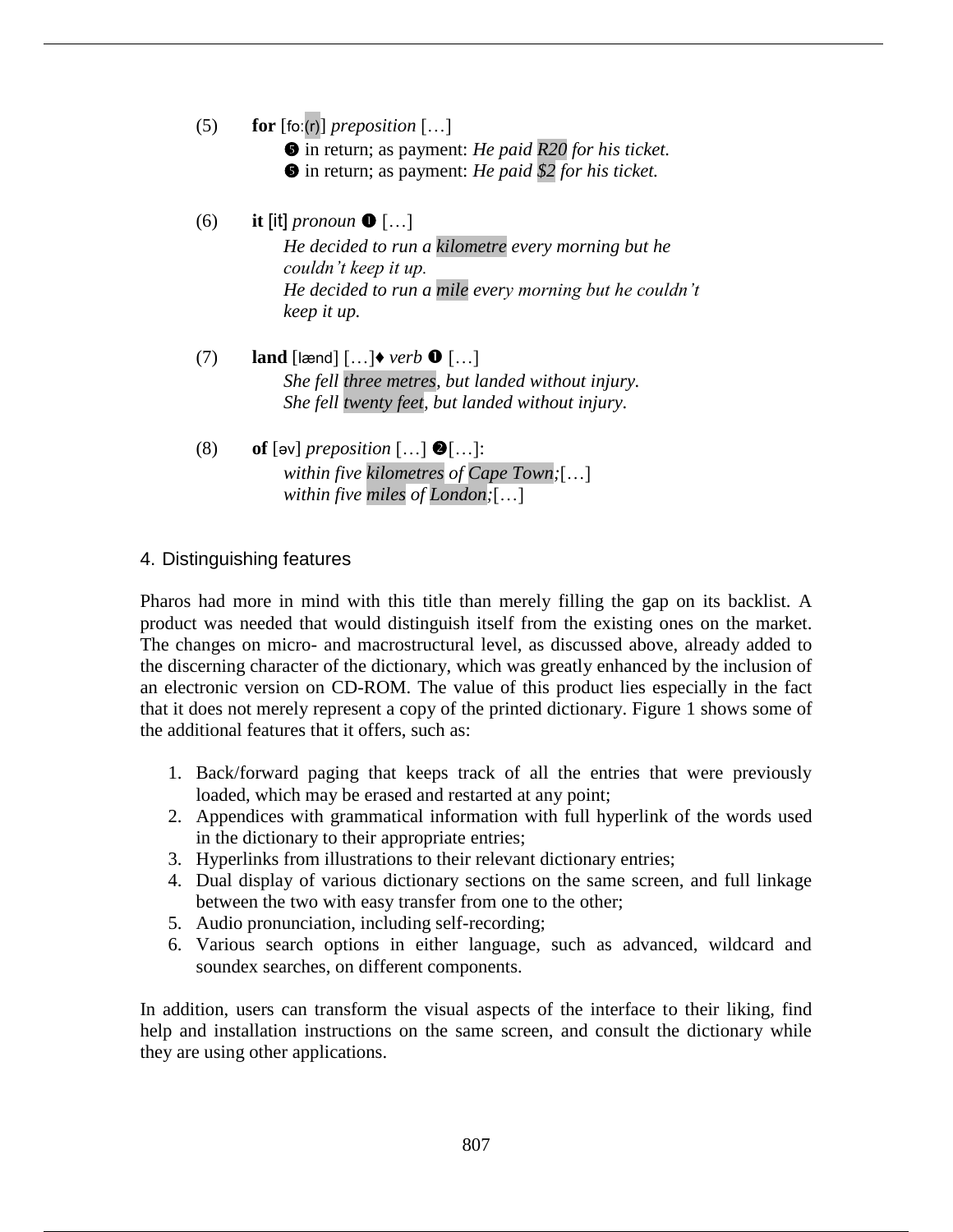

**Figure 1.** A display from the electronic version.

# 5. Cross-Africa cooperation

The challenges that were experienced during the project were never insurmountable. Neither did the physical distance between Cape Town and Tel Aviv, nor the difference between Afrikaans and Hebrew create or contribute to any challenge.

For the lexicographers at Pharos, the single greatest challenge was to get used to a new XML environment, thus losing their familiarity with their own method of work. Pharos uses the lexicographic software programme TshwaneLex, but had to switch to KD's XML editing software for the duration of the project. Unfortunately, migration of the data to TshwaneLex was not an option: besides the fact that the migration process would have been time and cost ineffective, KD needed its own data format for the development of the electronic version. However, daily contact between the technical system specialist at Pharos and the technology manager at KD ensured stability on a technical level and thus created an environment conducive to the lexicographers. The project was completed within ten months and the dictionary was published in November 2011 under the title *English Dictionary for South Africa*. The title may seem biased because no mention has been made to Afrikaans in the main title. However, much thought has gone into choosing an apt title for the publication. The decision was mainly based on the following facts: firstly, the title was published to fill the gap of an *English*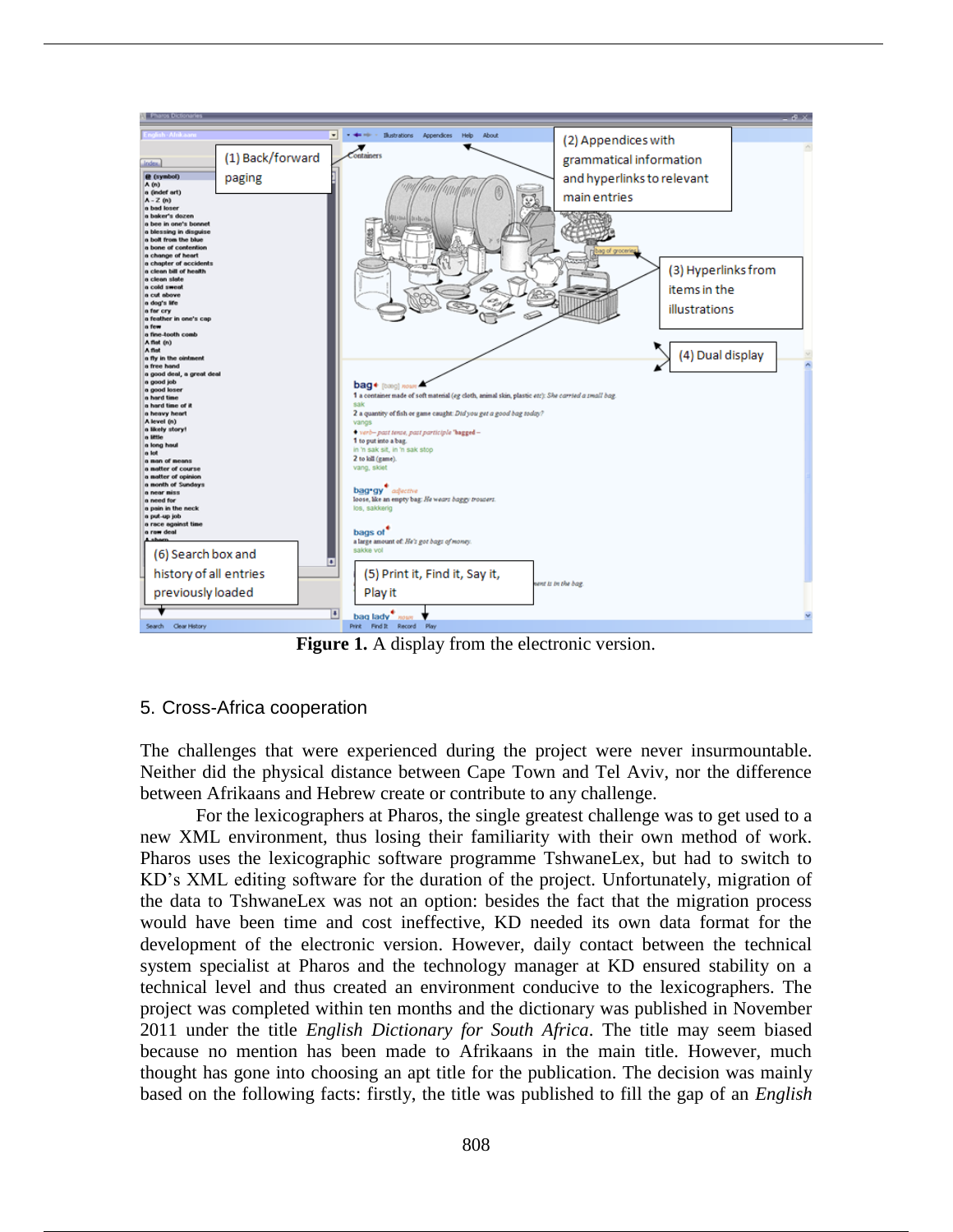learner's dictionary on Pharos's backlist; secondly, English is the main treated language in the dictionary; and thirdly the term 'semi-bilingual' or 'English-English-Afrikaans dictionary' means little in a South African market in which a dictionary culture has not yet been fully established. Furthermore, the Afrikaans translations were treated in such a way that the dictionary would equally benefit speakers of both languages. It was also decided that the title *English Dictionary for South Africa* can become Pharos's own series title for similar dictionaries in which Afrikaans is substituted by one of the other official languages in South Africa. Although Afrikaans is not mentioned in the main title, it is used in the subtext to the title, namely "**English** entry words with **English** definitions Plus **Afrikaans** translations" and special focus is given on the front cover to the fact that the dictionary contains an "**Afrikaans-English** index". Should this dictionary be extended to include other official South African languages, the series title would remain, and the subtext information adapted accordingly. In this way, the Pharos series of English semi-bilingual dictionaries, each treating a different L1 language, could be established in the South African market. The Afrikaans translations, the enhanced headword list with South African English headwords, together with the free electronic version of the dictionary, are seen as features which distinguish this title from the existing ones in the market.

#### 6. Conclusion

The lexicographic fraternity in South Africa is small. A higher level of competitiveness in the market and the worldwide economic slump compel publishers to plan and work more strategically. Partnerships and networking seem to be functional, as well as strategic ways for publishers to build backlists in order to remain active competitors in a fierce market.

Pharos's partnership with KD was a positive experience that culminated in the publication of a new backlist title that offers the didactic advantages of the traditional monolingual English learner's dictionary with the easy-to-use translation of bilingual dictionaries, thus displaying a semi-bilingual character. The end result did not only satisfy Pharos's need for an English dictionary on its backlist. It's unique semi-bilingual character, combined with its truly South African flavour, distinguishes it from the existing English dictionaries on the South African market.

#### References

### **A. Dictionaries**

- **Collin, P. H., Kassis, N. and T. Angel. 1987.** *Harrap's English Dictionary for Speakers of Arabic*. Tel Aviv/Toronto: Kernerman. (HEDSA)
- **Du Plessis, M. 2005.** *Pharos Afrikaans-English/English-Afrikaans Dictonary.* Cape Town: Pharos Dictionaries.
- **Hornby, A. S., and J. A. Reif. 1986** *Oxford Student's Dictionary for Hebrew Speakers*. (Second edition 1993, third edition 2001.) Tel Aviv: Kernerman and Kahn. (OSDHS)